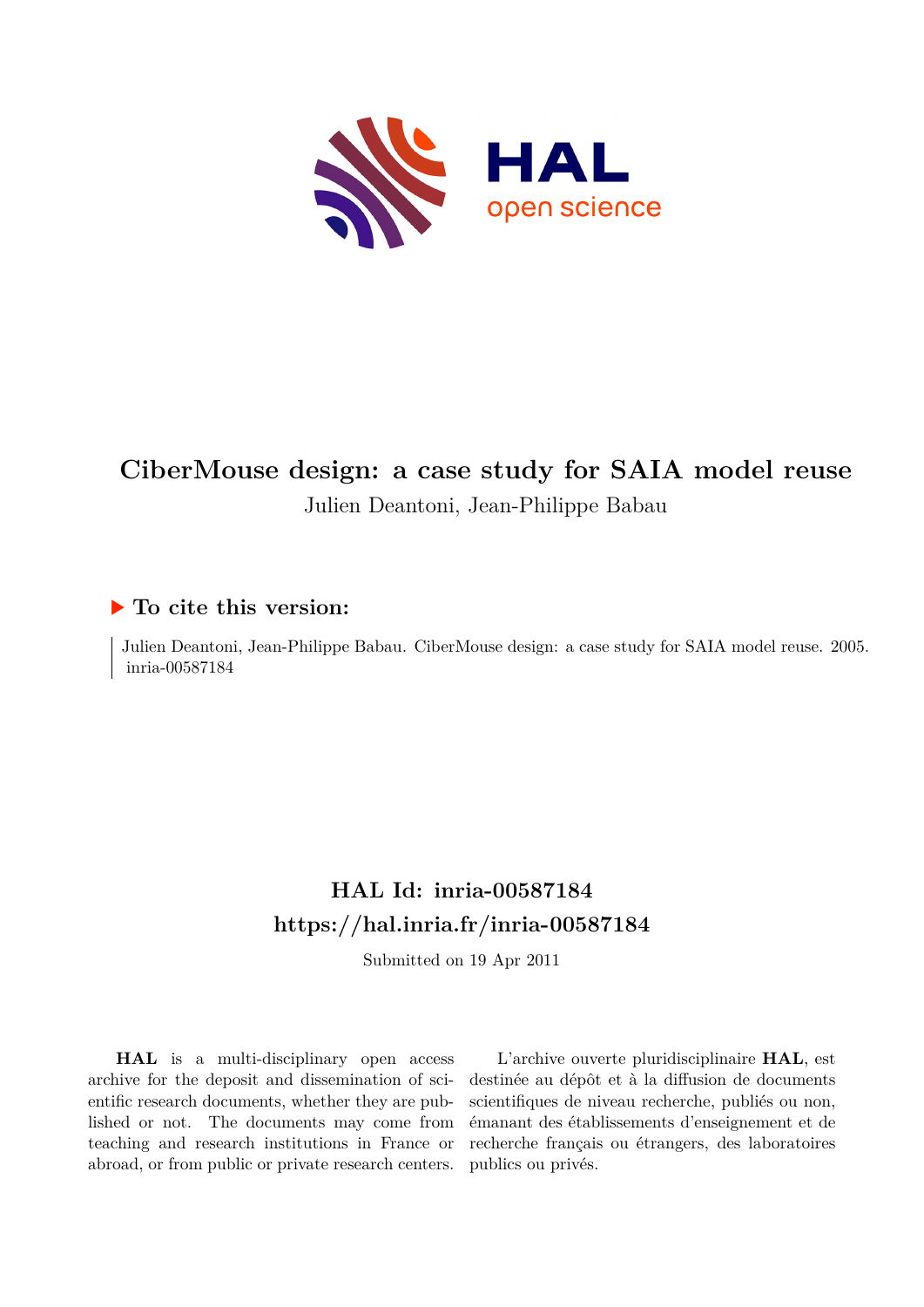# CiberMouse design: a case study for SAIA model reuse

Julien DeAntoni, Jean-Philippe Babau CITI laboratory – INSA-Lyon 20, avenue Albert Einstein, 69621 Villeurbanne cedex julien.deantoni ; jean-philippe.babau@insa-lyon.fr

## Abstract

In the context of last year RTSS robotic competition, SAIA models and their implementation have been proposed. The goal was the development of an exploration robot. This year, the paper proposes the reuse one of these models for the ciberMouse design. The realized modifications are presented and an emphasis is made on benefits and limits of SAIA model reuse.

# 1 Introduction

CiberMouse is the second robotic competition holds in conjunction with the Real Time System Symposium (RTSS) conference. Its goal is the development of an efficient real time software for an exploration robot. The development is based on a simulator of the real robot platform.

Last year, the competition was the maRTian project. The goal of the maRTian robot was to go from one spot to another one with a minimum knowledge about its environment. CiberMouse presents similarities with the maRTian project, the robot must go from one spot to another one (the beacon) and come back to the starting spot. The difference is that the beacon position to reach is not a priori known. Moreover, the services offered by the simulators this year and last year are almost different.

Based on SAIA (Sensors Actuators Independent Architecture) [2], models and implementation have been realized for the maRTian project [1]. SAIA is an architecture for the development of real time software independently of a specific platform sensors and actuators (or simulator). It proposes a first model independent of the platform services. Then it is linked thanks to a complex connector to the platform services. [1] is a showcase of SAIA and highlight the benefits of a such approach during the deployment on the real platform.

The development of ciberMouse is also SAIA based.

Moreover, because similarities exist between ciber-Mouse and maRTian, the question adressed here is the one of the reuse: is it possible to reuse maRTian models and implementations for the ciberMouse design ? This way, it allows evaluating SAIA approach for reuse.

The goal of this paper is to present how the first model and its implementation, realized in the scope of the maRTian competition, can be reuse for the ciber-Mouse design. The first section quickly presents SAIA and the choice done for the maRTian models. The second section explains how the last year model has been reused. Then, we evaluate the reuse, its benefits and its limits.

## 2 SAIA and the maRTian models

SAIA is based on three models (see figure 1). The first one (called SAIM: Sensors Actuators Independent Model) express the behaviors of the application without any suspicion about the sensors and actuators or simulator services. The application is based on high abstraction level Inputs and Outputs. The second model (called SAM: Sensors Actuators Model) represents the sensors and actuators drivers services or the corresponding simulator services. Then the third model (called ALM) is the specification of the complex link between the first and the second model. The ALM is composed of two kinds of adaptation element. The Input adaptation elements are in charge of the Inputs construction from sensors (simulator) data and event. The Ouput adaptation elements are in charge of the Outputs realization thanks to actuators (simulator) command. Each adaptation element is composed of three basic components: Format is a translation component. Its role is only to change the representation of an information. Interpret produces one or more Input from one or more Sensor information for Input adaptation element and produces one or more Actuators information from one or more Output for Output adaptation element . QoS adapt takes charge of explic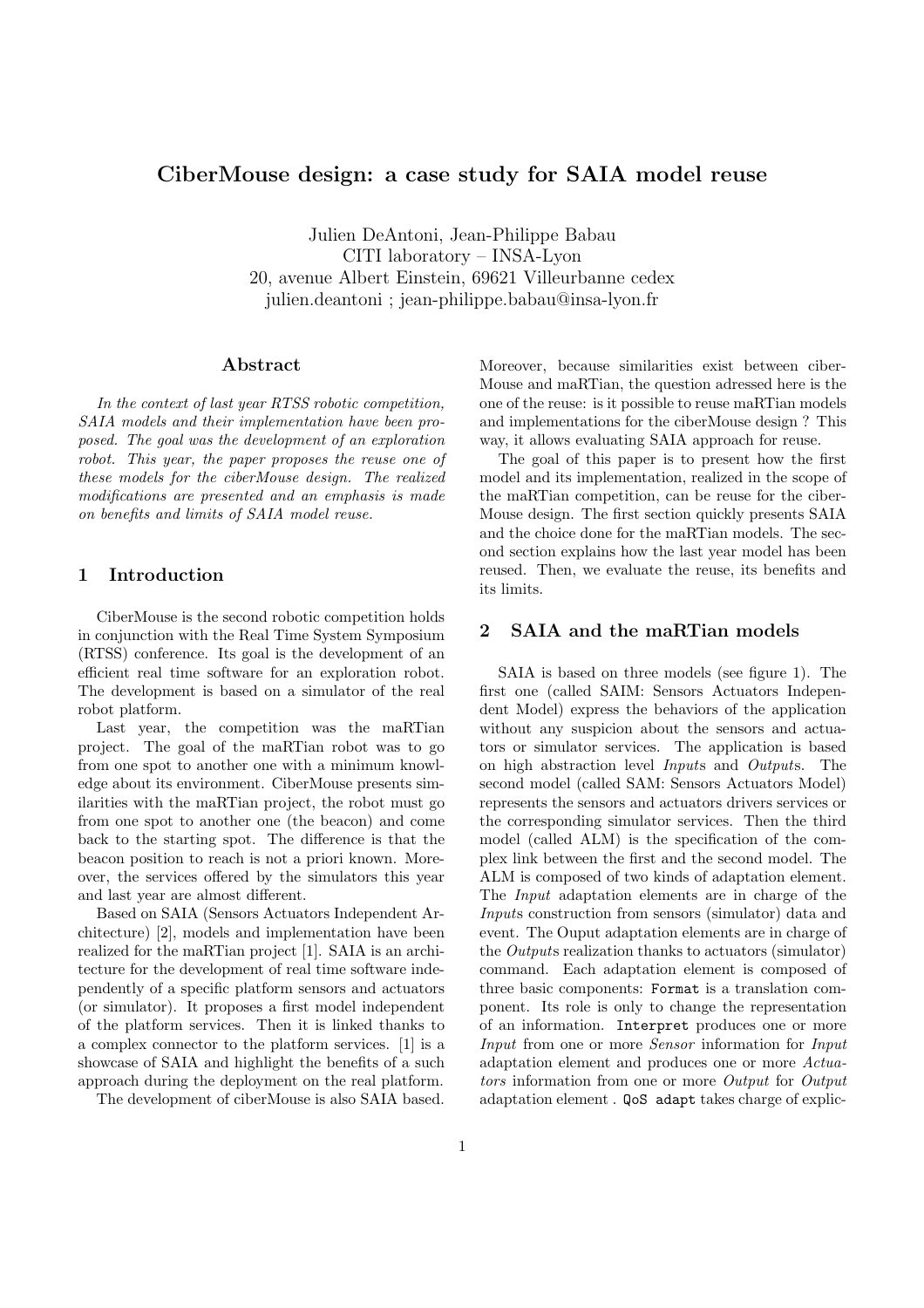itly changing the QoS characteristics of a flow (constant delay, periodic arrival law, ...).



**Figure 1. SAIA models**

In maRTian as well as ciberMouse, the SAM are given by the simulators interfaces. They are almost different so that no reuse is possible at this level. However, mission goals encapsulated in the SAIM presents similarities. Then we propose to reuse the maRTian SAIM and so, it is the only detailled model. To realize the maRTian SAIM model,eight Inputs (in which four consigns) and three Outputs have been defined:

- Inputs
- start (event consign)
- robot state (categorical consign) {normal crashed - near a danger}
- goal position (categorical consign)  $X: [X_{min}]$ ;  $X_{max}$  and Y:  $[Y_{min}$ ;  $Y_{max}]$
- $\bullet$  urgent\_stop (event consign)
- last obstacles (continous data)  $[-\pi; \pi]$
- world\_view (categorical data) for each point in the space: {nothing - hole - mountain - unknow }
- actual position (continuous data)  $X: [X_{min}]$ ;  $X_{max}$  and Y:  $[Y_{min}$ ;  $Y_{max}]$
- actual orientation (continous data)  $[-\pi : \pi]$

#### Outputs

- run (categorical command) { normal prudent scared}
- turn\_of\_X (continous command)  $[-\pi : \pi]$
- stop (boolean command)

The application that uses these Inputs and the Outputs realizes a path finder with obstacles avoidance. This model and its implementation have been validated on the simulator by adding delay and changing arrival laws of the Input update and Output performing. It results in a SAIM model whose arrival law and delay for correct behaviors are known. The goal is now to see how this model and its implementation can be reused.

## 3 the maRTian models for ciberMouse

To realize its mission, the main functionality of maRTian is a path finder. It is obvious that ciber-Mouse needs to use a path finder at least to go back to its initial position but it also needs other features such as: looking for the beacon, moving to the beacon and giving mission state information to the simulator (by using leds). Enforcing reuse, the new models has to incorporate these features, which are not in the maRTian project, with a minus change on the validated SAIM model and its implementation. Since the SAM is provided and can not be modified, the changes will appear in the ALM model, i.e. in the way to link the SAM and the SAIM.

We are first going to detail the changes that appear in the SAIM before to detail the others major modifications, realized in the ALM.

# 3.1 SAIM modifications

The maRTian SAIM has been modified; more exactly it has been extended. The first extension is related to the mission state information. By looking the Inputs and Outputs of the maRTian SAIM, we founded that no *Input* or *Output* can be used to drive the mission state information for the simulator. So, we add an Output called mission info which informs about the mission state. Three different mission states are of importance in ciberMouse: the robot is on the beacon, the robot returns to its initial position and the robot has finished.

The second extension concerns the way to drive the mission info  $Output$ . It consists in the add of two items in the robot\_state *Input* consign: on\_target and on end.

It is the only changes done on the maRTian SAIM, The functionnality realized by this model is always a path finder. The next section presents how to integrate the other features needed by ciberMouse in the system.

# 3.2 ALM modifications

There are two things the ALM must do. First, it must use the SAM services to create the SAIM Inputs and to perform the SAIM Outputs. Secondly, the ALM must 'drive' the SAIM in order to realize the features which are not related to the path finder. Each of these two ALM objectives are presented through:

• the way to provided the robot actual position while the SAM does not provide it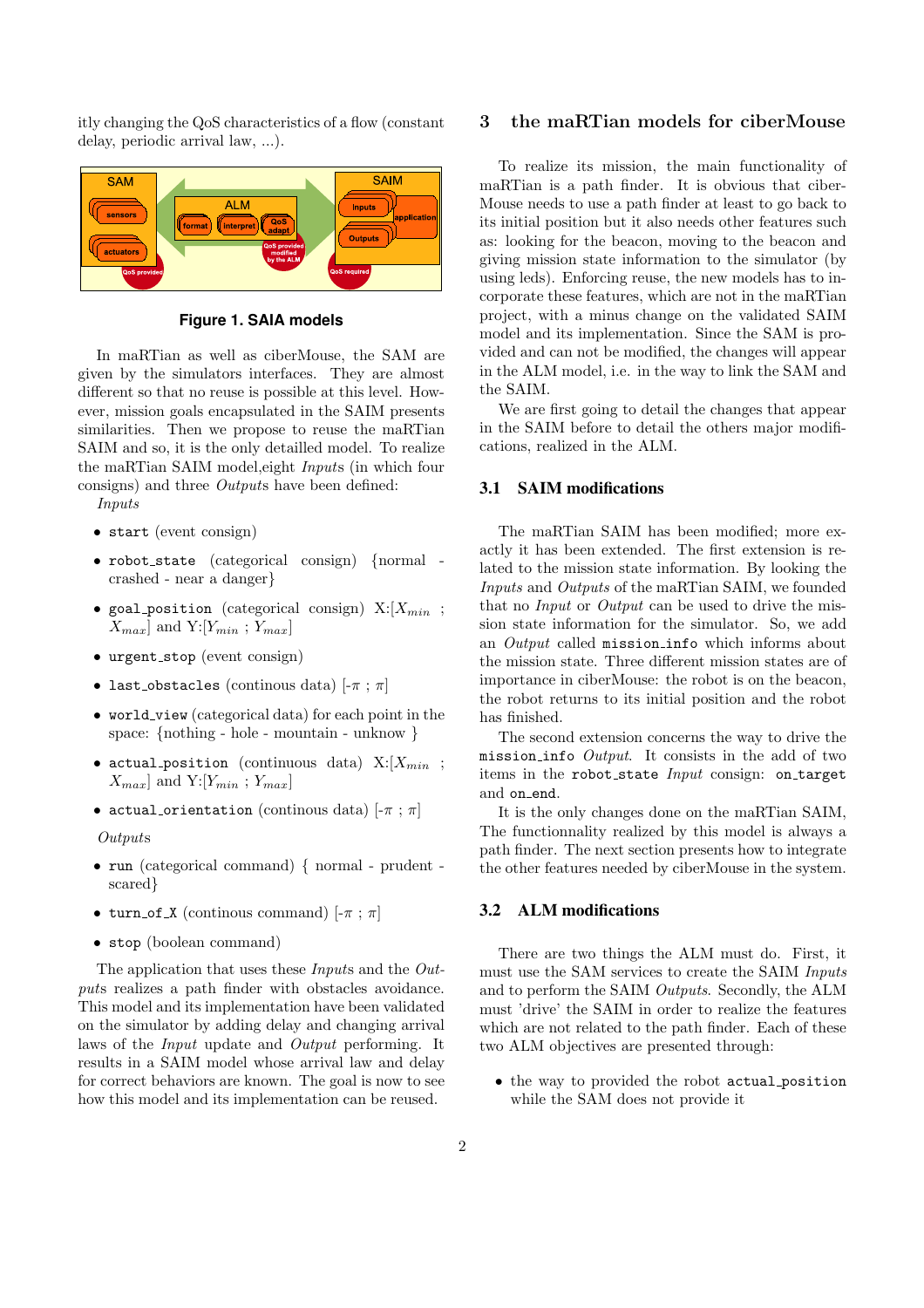• the way to produce the goal position to fulfill all the ciberMouse mission features.

The absolute robot position (actual position) is mandatory for the application correctness. To provide it, an open loop is realized (see figure 2). First, the



**Figure 2. Actual position computation**

moving *Outputs*  $(O_1 O_2)$  and  $(O_3)$  are translated by OAE<sub>-1</sub> into two low level commands LWS and RWS  $(Left/Right$  Wheel Speed) for A<sub>-1</sub> and A<sub>-2</sub> in the simulator. LWS and RWS are also send to IAE<sub>1</sub> by OAE<sub>1</sub>. Effectively IAE<sub>1</sub> is in charge of production of the actual position Input. With LWS, RWS and a representation of the motors dynamic (provided in the ciberMouse specification), a computation of the robot position is possible. So, LWS and RWS are handled in IAE<sub>-1</sub> by an Interpret component. This component contains the motors dynamic and must aggregate consequently LWS and RWS to evaluate the robot position. The environment is represented by the simulator; and so its evolution is discrete. The computation is then realized for each simulator cycle to have a maximum accuracy. Then, because the update of the actual position is not usefull at each cycle, a QoS adapt component acts as a filter and update the Input only when needed (once on three in our case). If the overhead introduced by the position computation is too big, it is possible to compute it less often; but to avoid a too big drift, all the low level motors command must be taken into account.

To finish, we have to consider the physical constraints. The robot can not move forward if there is a wall or an other robot in front of him. The bumper reflects this information and so the bumper sensor  $S_1$ is also linked IAE<sub>1</sub>. When the bumper is 'on', the position does not change.

Contradictly to the maRTian project, the first spot to reach is not known and depends on the mission state. It significates that the absolute position goal position can not be known at the begining of the execution. There are three mission states:

• the research of the beacon.

- the move to reach the beacon,
- the return phase.

For each mission state correspond a kind of goal position. The 'goal position  $Input$  adaptation' element takes charge to their computation. More precisely, for each mission state, there is a different behavior:

- inititally, it must set the goal position thanks to a map exploration policy to have a chance to see the beacon at least one time;
- when the beacon have been seen, it must set the goal position to catch up with the beacon;
- then, it must set the goal position to the initial position when the robot is in the return phase.

To fulfill these requirements, the 'goal position Input adaptation element' must be linked to: the beacon Sensor, and the 'Inputs adaptation element' in charge of: actual position, actual orientation, and robot state. However, depending on the mission state, the elements which are linked to the adaptation element are necessary or not.

Despite that the ALM has been almost totally modified, the SAIM has been reused with a minimum of modifications. The next section discusses this reuse and its impacts on the system.

# 4 Reuse analysis

A first work we have done (not presented here) was to deploy the maRTian SAIM with the exact maRTian behaviors on the ciberMouse platform (SAM). This experience has demonstrated the ability to reuse a SAIM on different platform. In this case the modifications have occured only in the ALM.

Then, the goal was to reuse the maRTian SAIM in a different context; in term of platform as well as different use cases (following the ciberMouse rules). To achieve that, a SAIM modification was mandatory: the add of the *Output* user\_infos and the way to drive it. Even if the maRTian project had no requirements for that, it was suprising to consider an embedded system without any way to communicate its state to the environment. To avoid future modification and improve the SAIM reusability, the user\_infos Output is modified in such way that it notifies all kinds of mission state, not only the one of importance in ciberMouse. For instance, it contains these mission states: wait start, look for beacon, avoid obstacle,